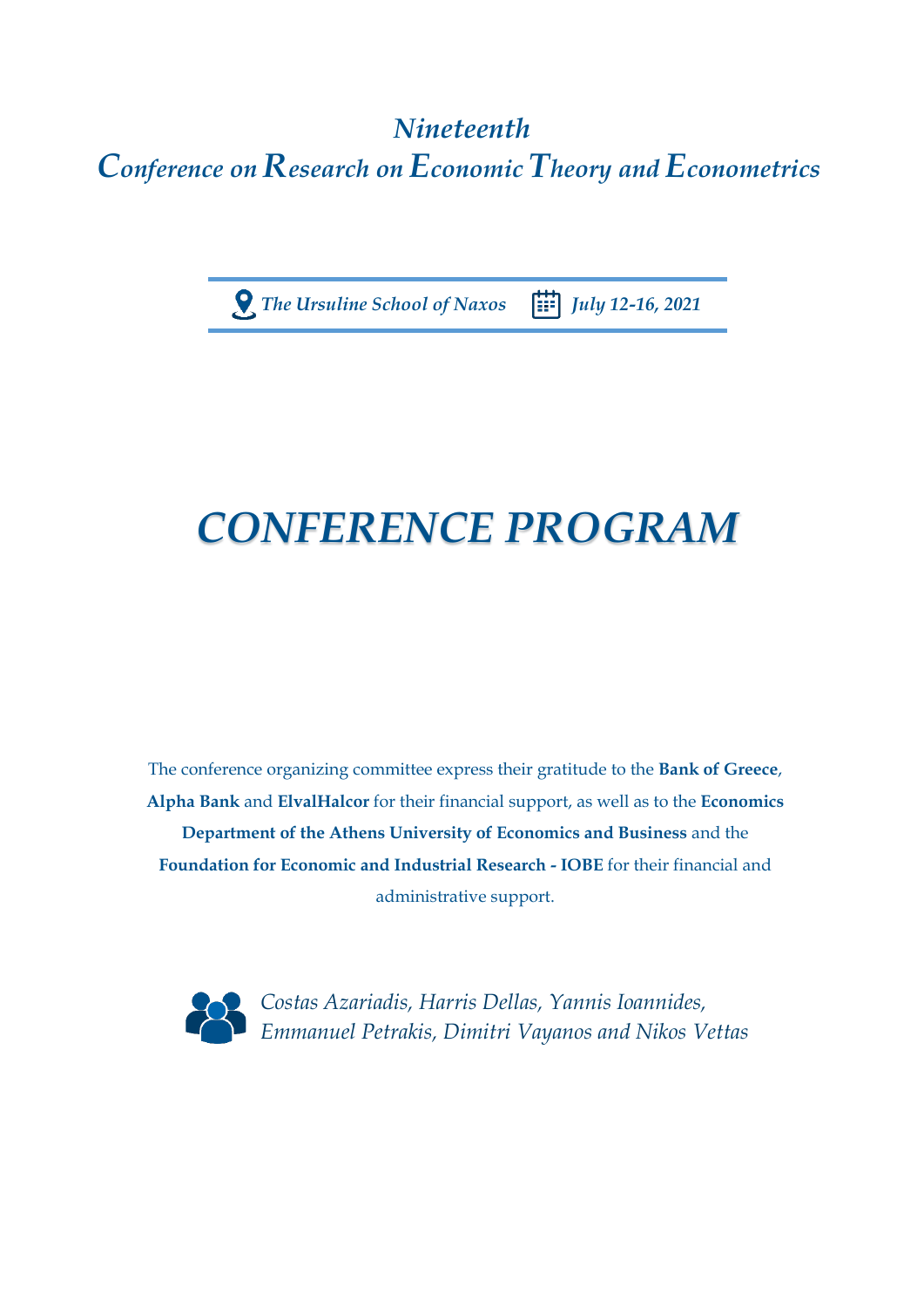*CRETE 2021*

#### *MONDAY, July 12*

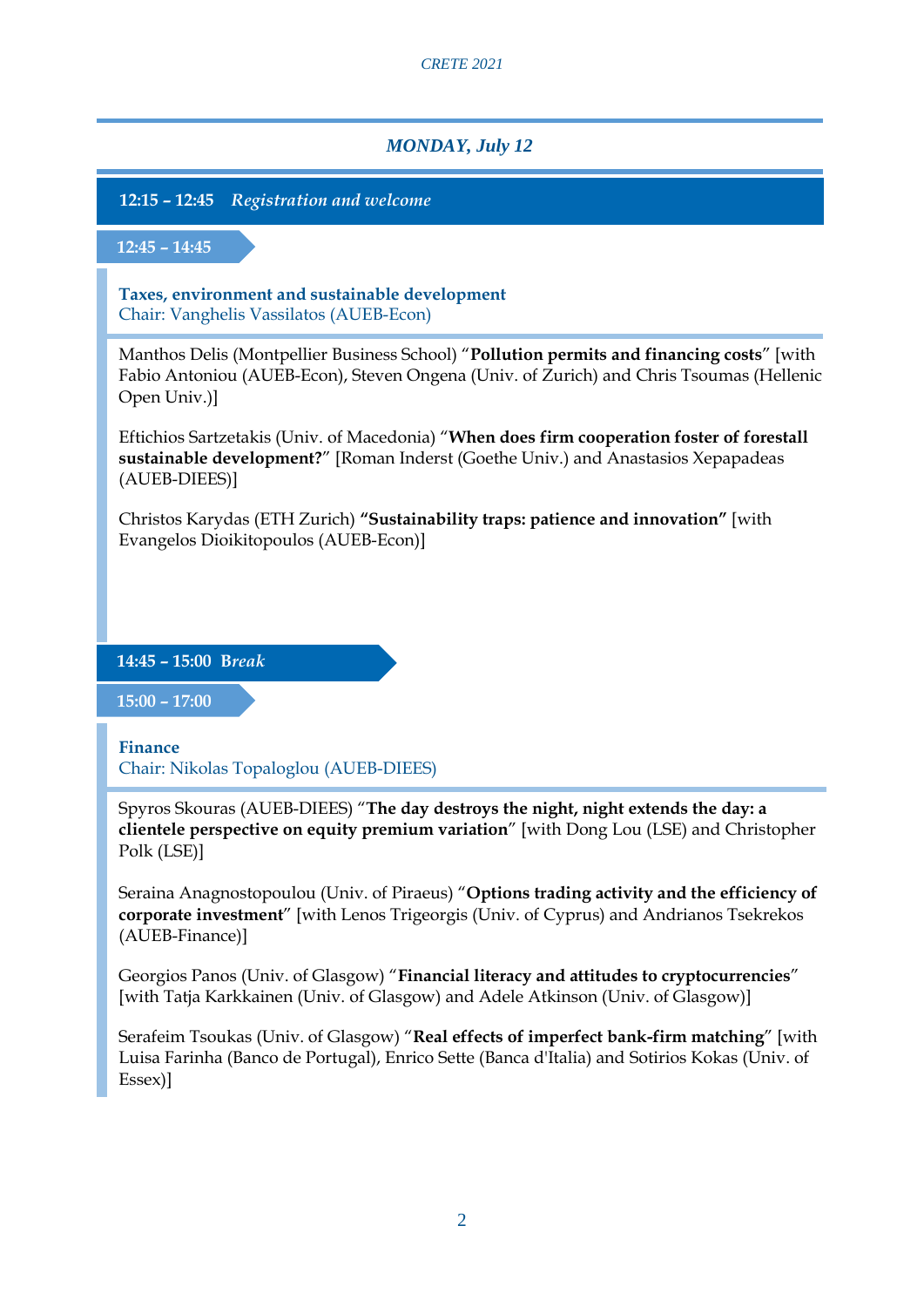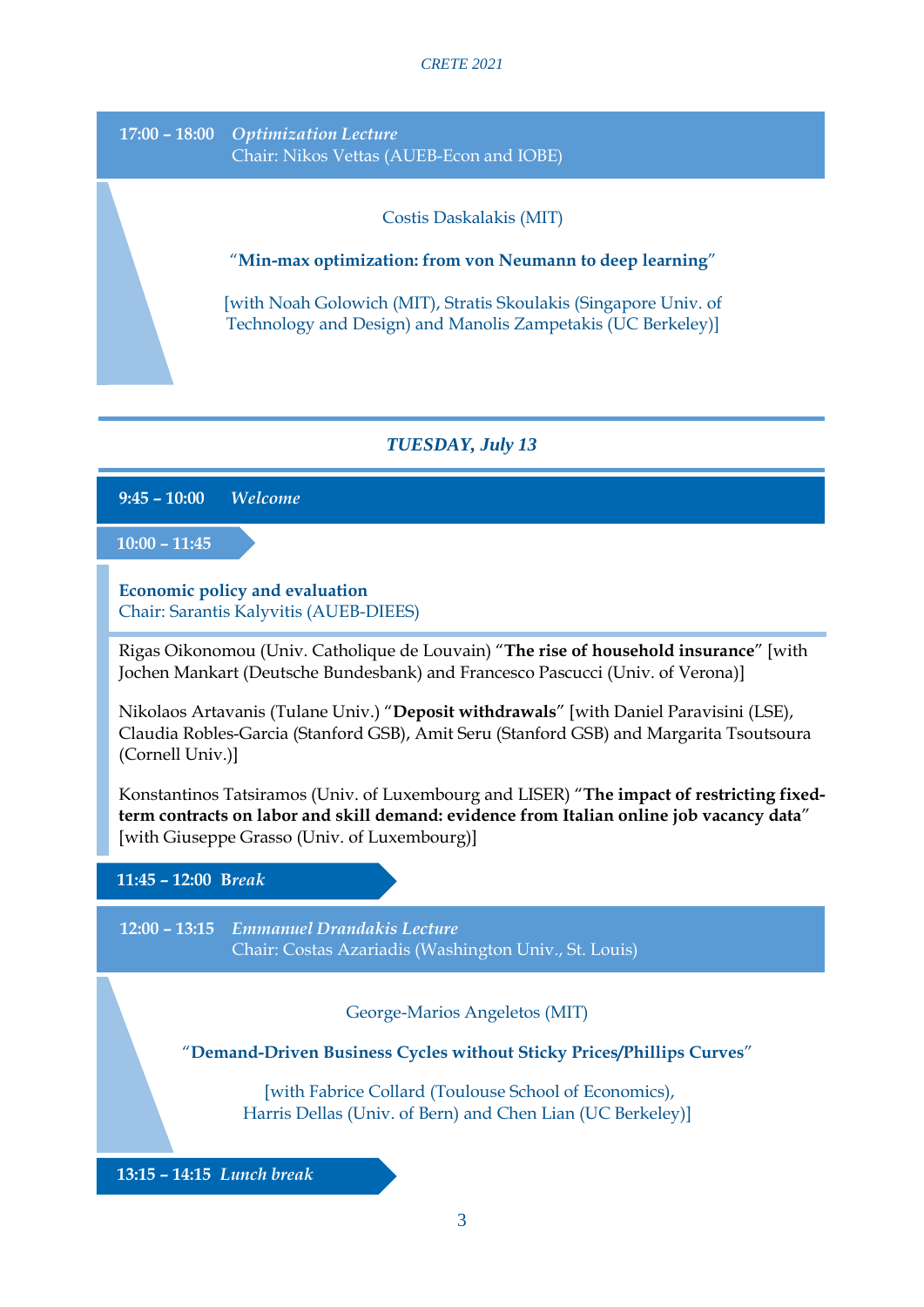#### **14:15 – 16:00**

**Parallel Session A: Econometrics and applications** Chair: Petros Dellaportas (UCL and AUEB-Statistics)

George Michailidis (Univ. of Florida) "**Forecasting with mixed frequency data based on a Bayesian nested lasso regression model**"

Dimitris Politis (Univ. of California, San Diego) "**Multi-step ahead prediction for financial returns**" [with Jie Chen (Univ. of California, San Diego)]

Michael Wolf (Univ. of Zurich) "**Large dynamic covariance matrices: enhancements based on intraday data**" [with Gianluca De Nard (Univ. of Zurich), Robert F. Engle (New York Univ.) and Olivier Ledoit (Univ. of Zurich)]

**Parallel Session B: Firms and markets** Chair: Myrto Kalouptsidi (Harvard)

Efthymia Kyriakopoulou (Swedish Univ. of Agricultural Sciences) "**The zoom city: working from home and urban structure**" [with Pierre Picard (Univ. of Luxembourg)]

Konstantinos Papadopoulos (Aristotle Univ. of Thessaloniki) "**Advantageous symmetric cross-ownership**"

Konstantinos Serfes (Drexel Univ.) "**The role of regulation and competition in credit allocation: evidence from small business lending**" [with Panagiotis Avramidis (Alba Graduate Business School) and Kejia Wu (Federal Reserve Bank of Philadelphia)]

#### *WEDNESDAY, July 14*

#### **9:45 –12:00**

**Microeconomic theory and applications** Chair: Christos Constantatos (Univ. of Macedonia)

Jakša Cvitanić (Caltech) "**Optimal fund menus**" [with Julien Hugonnier (Swiss Federal Institute of Technology, Lausanne)]

Vasiliki Skreta (Univ. of Texas at Austin) "**Test design under falsification**" [with Eduardo Perez-Richet (Sciences Po)]

Dylan Possamai (ETH Zurich) "**Is there a golden parachute in Sannikov's principal–agent problem?**" [with Nizar Touzi (École Polytechnique)]

Theodore Papageorgiou (Boston College) "**Beyond Cobb-Douglas: flexibly estimating matching functions with unobserved matching efficiency**" [with Fabian Lange (McGill Univ.)]

 **12:00 – 12:15 B***reak*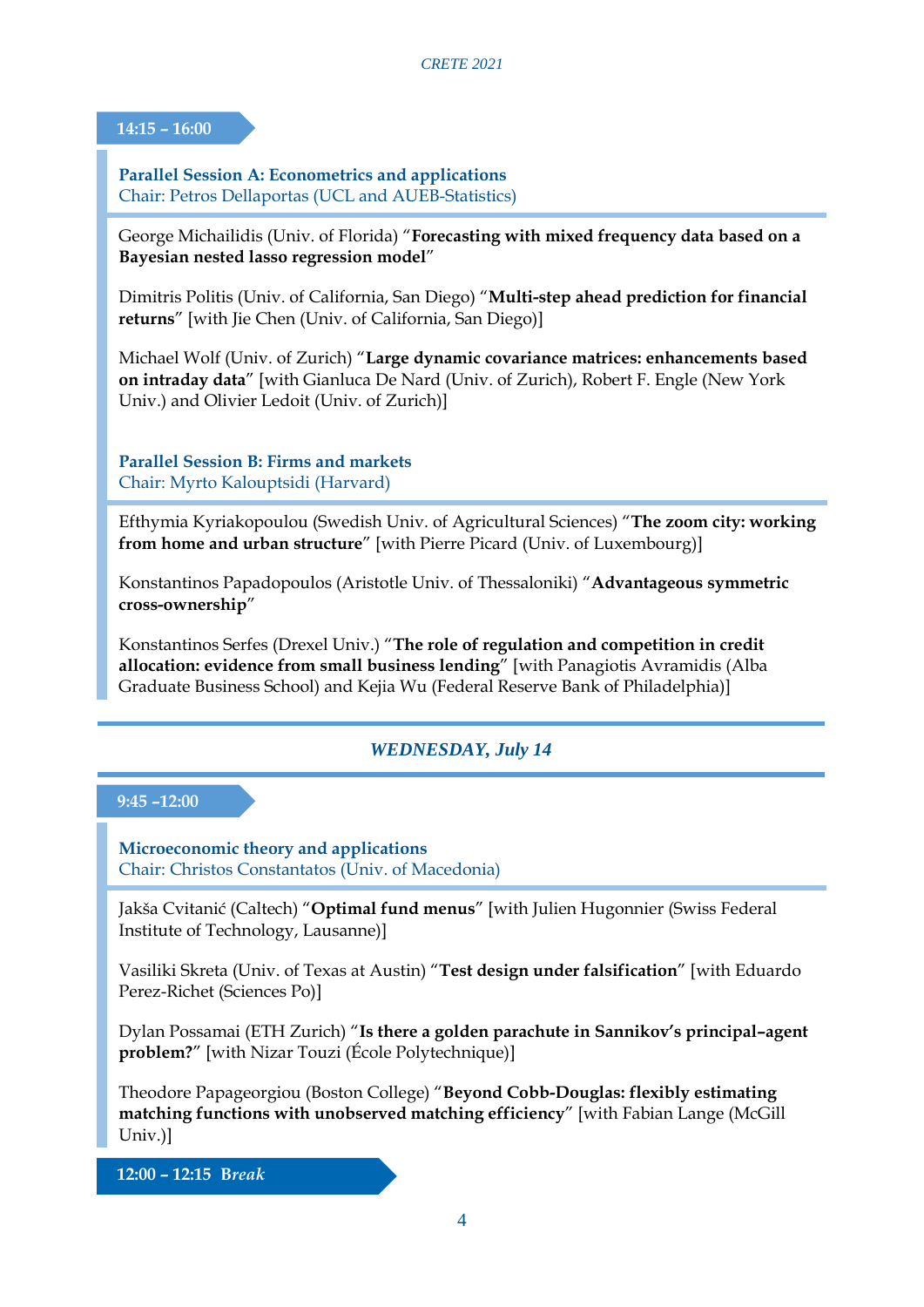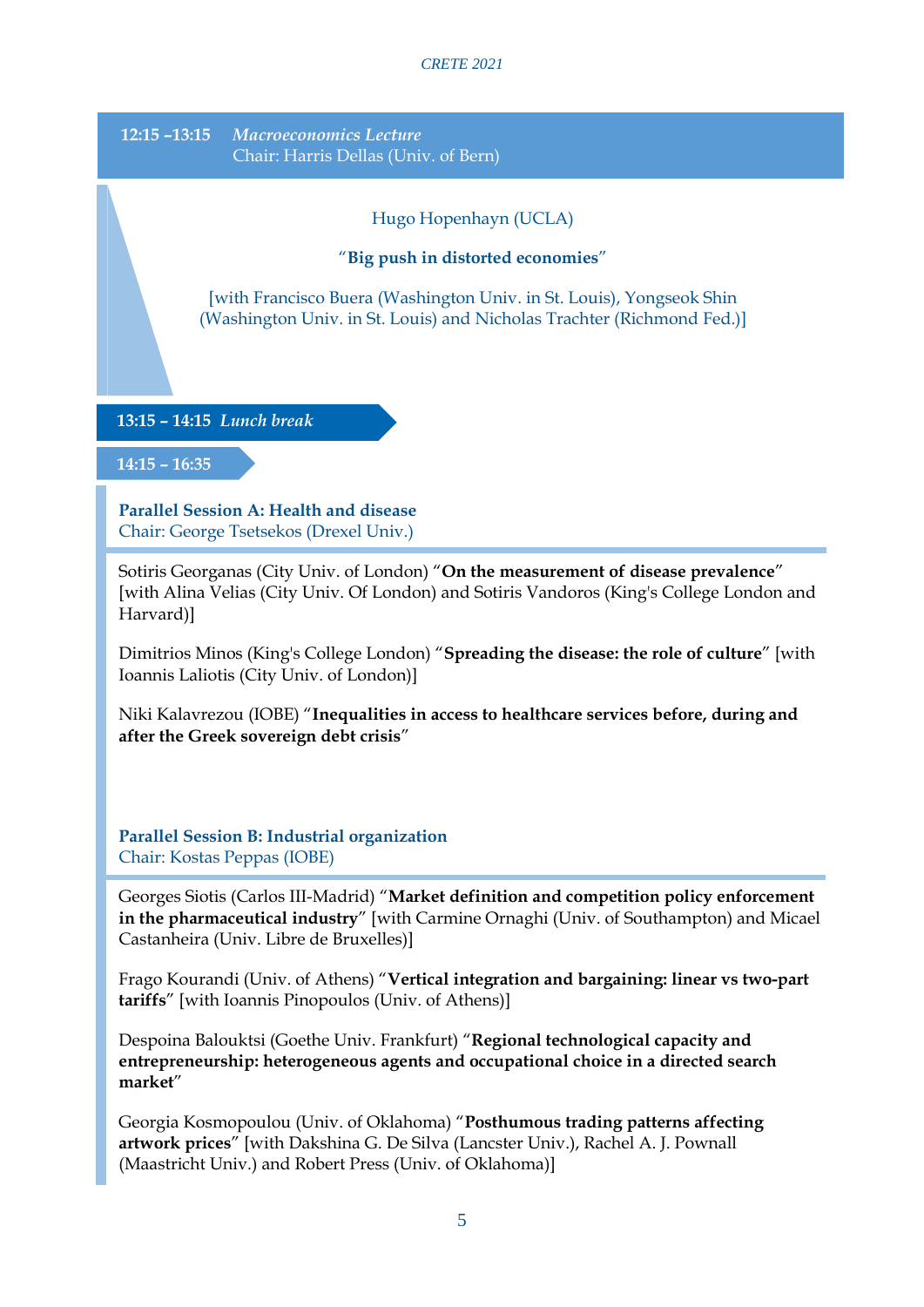#### *THURSDAY, July 15*

#### **9:30 – 11:15**

**Market analysis and historical perspectives** Chair: Anna Hardman (Tufts)

Yannis Ioannides (Tufts) "**The diffusion of epichoric scripts and coinage in the ancient Hellenic poleis**" [with Yuxian Chen (Brown Univ.)]

Nektarios Aslanidis (Univ. Rovira i Virgili) "**The integration of West Africa in the global economy, 1842-1938**" [with Oscar Martinez (Univ. Rovira i Virgili) and Federico Tadei (Univ. of Barcelona)]

Evgenia Passari (Univ. Paris-Dauphine) "**Reading the news: telling supply from demand in commodity markets**" [with Sarah Mouabbi (Banque de France) and Adrien Rousset Planat (London Business School)]

#### **11:15 – 11:30 B***reak*

**11:30 –12:45** *Michael Magdalinos Lecture* Chair: Yannis Ioannides (Tufts)

Dimitri Vayanos (LSE)

"**A preferred-habitat model of term premia, currency risk and monetary policy spillovers**"

[with Pierre-Olivier Gourinchas (UC Berkeley) and Walker Ray (LSE)]

#### **12:45 – 14:30**

**Parallel Session A: Greek economy** Chair: Dimitris Malliaropulos (Bank of Greece and Univ. of Piraeus)

Dimitrios Papageorgiou (Bank of Greece) "**The impact of the recovery and resilience facility on the Greek economy**" [with Dimitrios Malliaropulos (Bank of Greece and Univ. of Piraeus), Melina Vasardani (Bank of Greece) and Evangelia Vourvachaki (Bank of Greece)]

Georgios Gatopoulos (IOBE and ACG) "**Evaluating the impact of labour market reforms in Greece during 2010-2018**" [with Alexandros Louka (IOBE), Ioannis Polycarpou (AUEB-Econ) and Nikos Vettas (AUEB-Econ and IOBE)]

Christos Cabolis (IMD) "**Competitiveness under duress: global trends and the case of Greece**"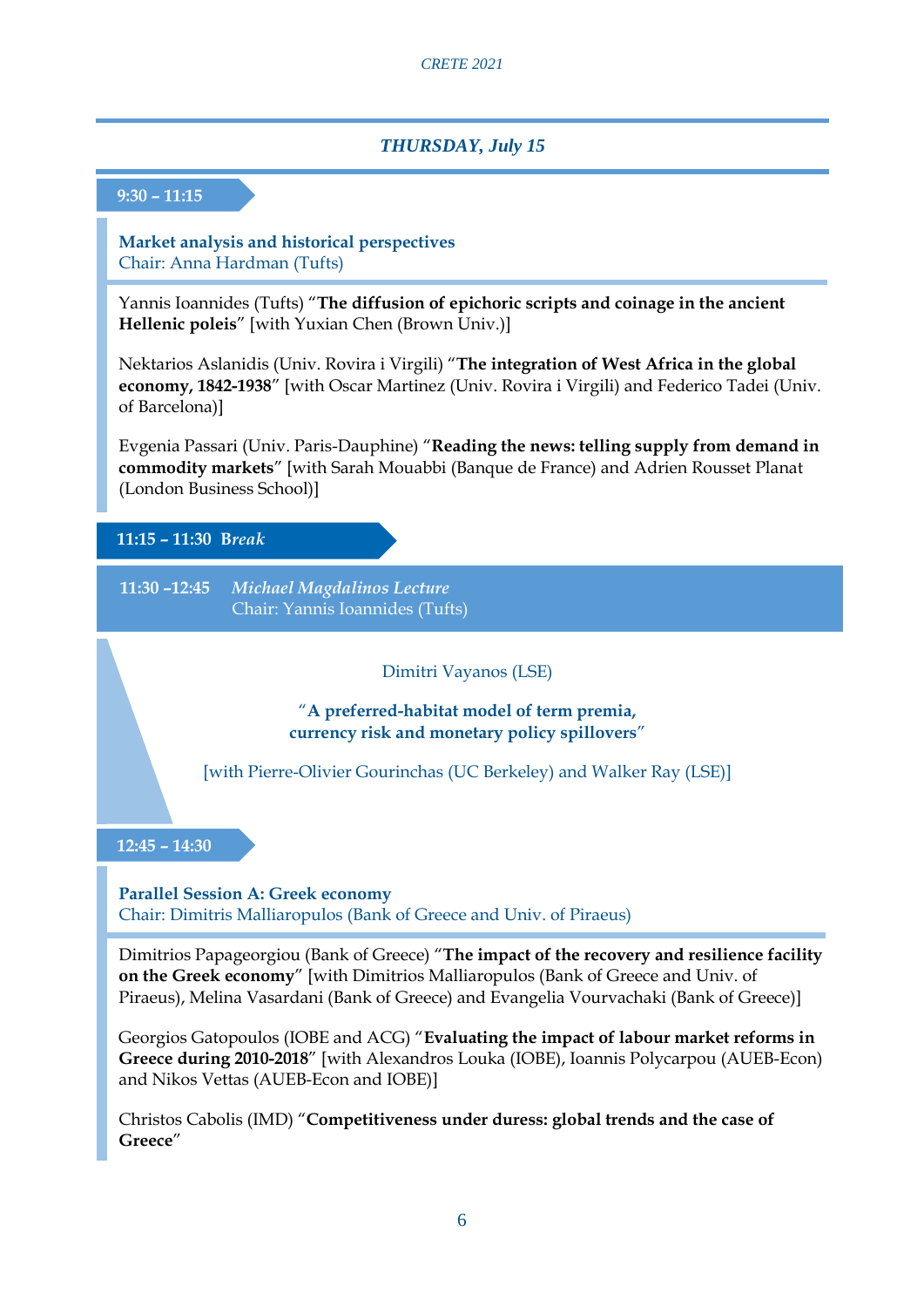**12:45 – 14:30**

**Parallel Session B: Theory, data and applications** Chair: Fabio Antoniou (AUEB-Econ)

Anastasios Dosis (ESSEC Business School, Paris) "**The ownership of data**" [with Wilfried Sand-Zantman (Toulouse School of Economics)]

Christiana Marina Sintou (Goethe Univ. Frankfurt) "**Does financial literacy reduce wealth inequality? Quantile regression evidence from 14 European countries**"

**14:30 – 15:30** *Lunch break*

**15:30 – 17:15**

**Parallel Session A: Labor economics** Chair: Margarita Katsimi (AUEB-DIEES)

Marina-Selini Katsaiti (Agricultural Univ. of Athens) "**Life satisfaction and desires to emigrate: a cross-national analysis of 127 countries**" [with Tatiana Karabchuk (United Arab Emirates Univ.) and Karin Johnson (Texas A&M)]

Nikos Benos (Univ. of Ioannina) "**The long-shadow of the 1923 population exchange between Greece and Turkey on female labor and social emancipation in Greece**" [with Stelios Karagiannis (European Training Foundation), Anastasia Litina (Univ. of Macedonia) and Sofia Tsitou (Univ. of Ioannina)]

Theodore Koutmeridis (Univ. of Glasgow) "**Corporate inequality and disadvantage in the workplace: payroll evidence from a financial firm**" [with Barbara Eberth (Newcastle Univ.)]

**Parallel Session B: Applied microeconomics** Chair: Evangelia Chalioti (Yale)

Svetoslav Danchev (IOBE) "**The impact of the concession of 14 regional Greek airports on passenger traffic**" [with Nikos Paratsiokas (IOBE) and Nikos Vettas (AUEB-Econ and IOBE)]

Susana Iranzo (Univ. Rovira i Virgili) "**Immigrants and entrepreneurship: a road for talent or just the only road?**"

Alexandros Moustakas (AUEB-Econ and IOBE) "**A new method to update Input-Output tables**"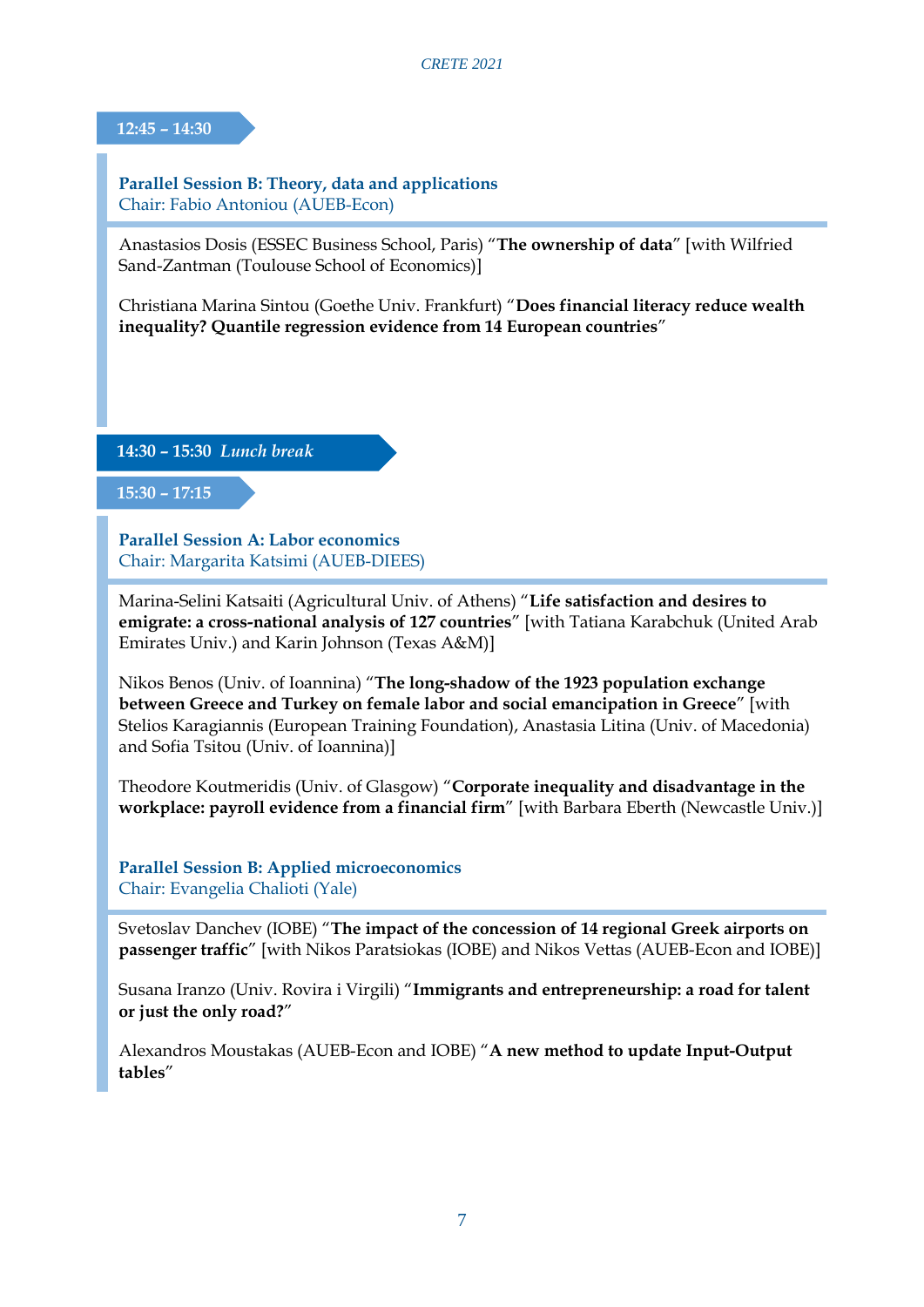#### *FRIDAY, July 16*

#### **10:00 – 11:45**

**Parallel Session A: Taxation and voting** Chair: Evangelos Dioikitopoulos (AUEB-Econ)

Christos Kotsogiannis (Univ. of Exeter) "**Do tax audits deter corporate income noncompliance? Evidence from Rwanda**" [with Luca Salvadori (Univ. of Exeter), John Karangwa (Rwanda Revenue Authority) and Theonille Mukamana (Rwanda Rev. Authority)]

Anastasia Leontiou (Univ. of Ioannina) "**Bandwagons in costly elections: the role of loss aversion**" [with Georgios Manalis (Univ. of Cyprus) and Dimitrios Xefteris (Univ. of Cyprus)]"

Antonios Mavropoulos (OvG Univ.) "**Real estate transaction taxes and credit supply**" [with Michael Koetter (OvG Univ. and Deutsche Bundesbank) and Philipp Marek (Deutsche Bundesbank and Halle Institute for Economic Research)]

**Parallel Session B: Methods and measurement** Chair: Menelaos Karanasos (Brunel Univ.)

Alexandros Karakitsios (AUEB-DIEES) "**Unemployment transitions and the role of minimum wage: from pre-crisis to crisis and recovery**" [with Eirini Andriopoulou (Greek Ministry of Finance, Council of Economic Advisors)]

Veni Arakelian (Piraeus Bank) "**Efficient Bayesian inference of systemic risk interlinkages**" [with Apostolos Chalkis (Univ. of Athens)]

Tryfon Christou (AUBE-Econ) "**Distributional aspects of rent seeking activities in a DSGE setup**" [with Apostolis Philippopoulos (AUEB-Econ) and Vanghelis Vassilatos (AUEB-Econ)]

**11:45 – 12:00** B*reak*

**12:00 – 14:20**

**Parallel Session A: Markets and institutions** Chair: Vally Koubi (Univ. of Bern)

Georgios Manalis (EUI) "**Land rights and risk sharing in rural West Africa**"

Andreas Savvides (Cyprus Univ. of Technology) "**The economic effects of trade policy uncertainty on emerging market economies**" [with Snezana Eminidou (Univ. of Cyprus)]

Petros Sekeris (Montpellier Business School) "**Theoretical foundations of the modernization hypothesis**"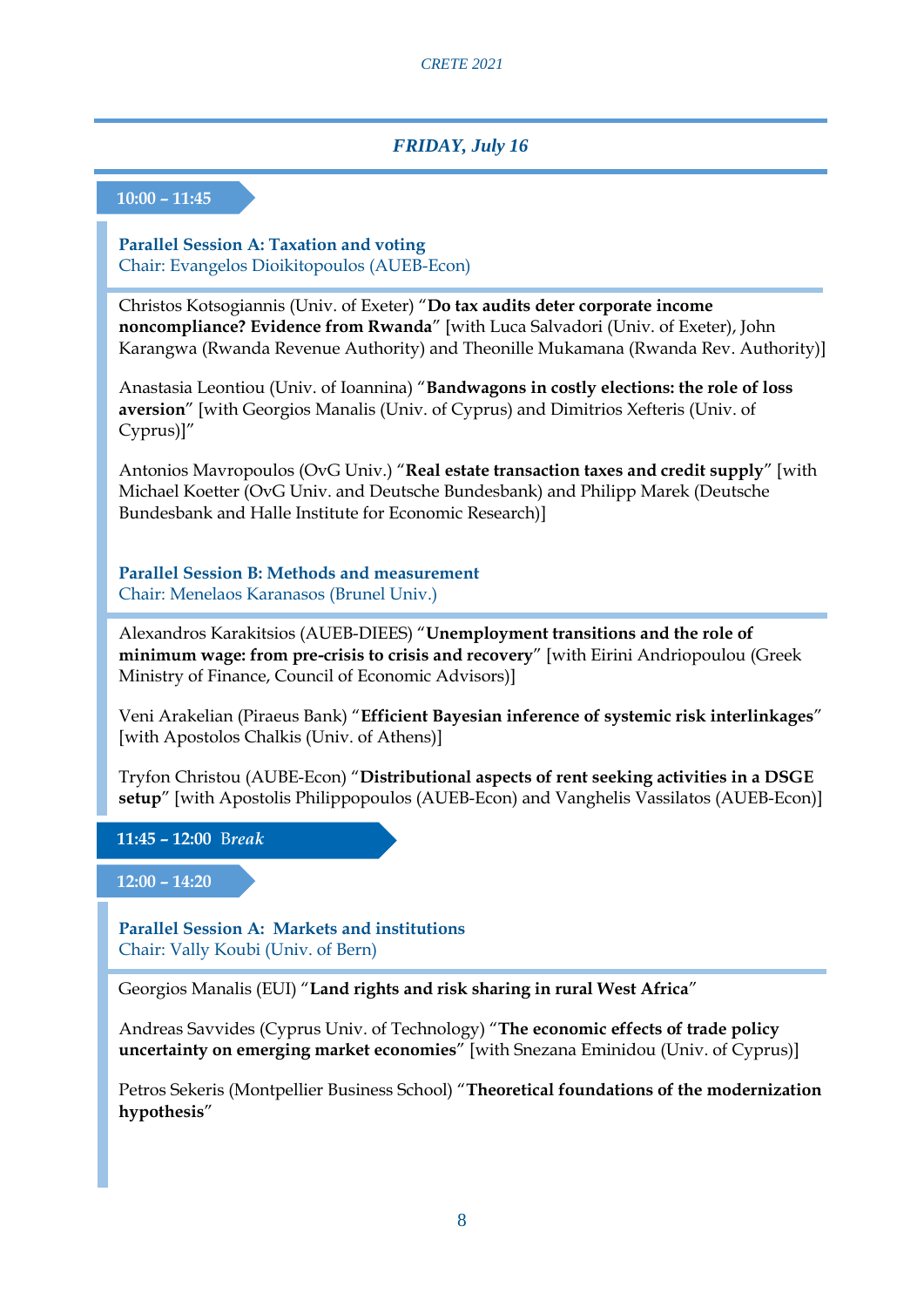**12:00 – 14:20**

**Parallel Session B: Applied microeconomics** Chair: Konstantinos Valaskas (AUEB-Econ and IOBE)

Orestis Troumpounis (Lancaster Univ.) "**Technological change, campaign spending and polarization**" [with Pau Balart (Univ. de les Illes Balears) and Agustin Casas (CUNEF)]

Theodore Tsekeris (KEPE) "**Analysis of the EU regional competitiveness in global value chains**"

Ilias Boultzis (AUEB-Econ) "**Can informal payments increase allocative efficiency**?"

Eirini Thomaidou (AUEB-DIEES) "**Quality, innovation, and credit constraints in exporting**" [with Sarantis Kalyvitis (AUEB-DIEES)]

**14:20 – 15:20** *End of the conference*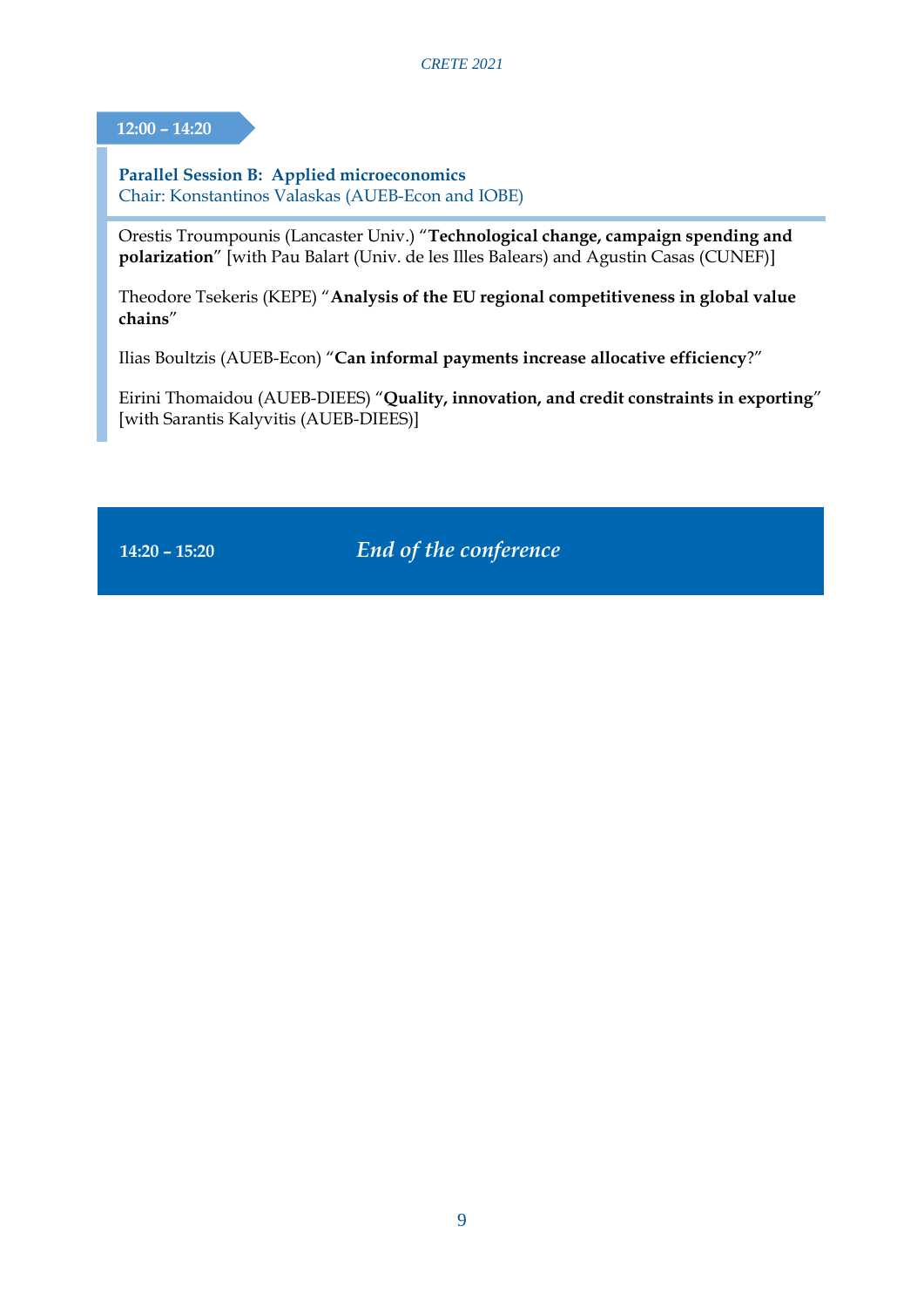#### *PARTICIPANTS*

#### *Senior Participants*

ANGELETOS George-Marios (MIT) - angelet@mit.edu ARTAVANIS Nikolaos (Virginia Tech.) - nartavan@vt.edu ASLANIDIS Nektarios (Univ. Rovira i Virgili) - nektarios.aslanidis@urv.cat AZARIADIS Costas (Washington Univ., St. Louis) - azariadi@wustl.edu CABOLIS Christos (IMD) - christos.cabolis@imd.org CONSTANTATOS Christos (Univ. of Macedonia) - cconst@uom.gr CVITANIĆ Jakša (Caltech) - cvitanic@caltech.edu DANCHEV Svetoslav (IOBE) - danchev@iobe.gr DASKALAKIS Costis (MIT) - costis@csail.mit.edu DELIS Manthos (Montpellier Business School) - m.delis@montpellier-bs.com DELLAPORTAS Petros (UCL and AUEB-Statistics) - petros@aueb.gr DELLAS Harris (Univ. of Bern) - harris.dellas@vwi.unibe.ch ECONOMIDOU Claire (Univ. of Piraeus) - economidou@unipi.gr HARDMAN Anna (Tufts) - anna.hardman@tufts.edu HOPENHAYN Hugo (UCLA) - hopen@econ.ucla.edu IOANNIDES Yannis (Tufts) - yannis.ioannides@tufts.edu KALOUPTSIDI Myrto (Harvard) - myrto@fas.harvard.edu KALYVITIS Sarantis (AUEB-DIEES) - skalyvitis@aueb.gr KARANASOS Menelaos (Brunel Univ.) - menelaos.karanasos@brunel.ac.uk KATSIMI Margarita (AUEB-DIEES) - mkatsimi@aueb.gr KOSMOPOULOU Georgia (Univ. of Oklahoma) - georgiak@ou.edu KOTSOGIANNIS Christos (Univ. of Exeter) - C.Kotsogiannis@exeter.ac.uk KOUBI Vally (Univ. of Bern) - vally.koubi@vwi.unibe.ch MALLIAROPULOS Dimitris (Bank of Greece and Univ. of Piraeus) dmalliaropulos@bankofgreece.gr MICHAILIDIS George (Univ. of Florida) - gmichail@ufl.edu OIKONOMOU Rigas (Univ. Catholique de Louvain) - rigas.oikonomou@gmail.com PANOS Georgios (Univ. of Glasgow) - Georgios.Panos@glasgow.ac.uk PAPADOPOULOS Konstantinos (Aristotle Univ. of Thessaloniki) - kpap@econ.auth.gr PAPAGEORGIOU Theodore (Boston College) - theodore.papageorgiou@gmail.com POLITIS Dimitris (Univ. of California, San Diego) - dpolitis@ucsd.edu POSSAMAI Dylan (ETH Zurich) - dylan.possamai@math.ethz.ch SARTZETAKIS Eftichios (Univ. of Macedonia) - esartz@uom.edu.gr SAVVIDES Andreas (Cyprus Univ. of Technology) - andreas.savvides@cut.ac.cy SERFES Konstantinos (Drexel Univ.) - ks346@drexel.edu SIOTIS Georges (Carlos III-Madrid) - siotis@eco.uc3m.es SKOURAS Spyros (AUEB-DIEES) - skouras@aueb.gr SKRETA Vasiliki (Univ. of Texas at Austin) - vskreta@gmail.com TATSIRAMOS Konstantinos (Univ. of Luxembourg and LISER) - tatsiramos@iza.org TOPALOGLOU Nikolas (AUEB-DIEES) - nikolas@aueb.gr TSETSEKOS George (Drexel Univ.) - tsetseg@drexel.edu TSOULOUHAS Fanis (Univ. of California, Merced) - ftsoulouhas@ucmerced.edu VASSILATOS Vanghelis (AUEB-Econ) - vvassila@aueb.gr VAYANOS Dimitri (LSE) - d.vayanos@lse.ac.uk VETTAS Nikos (AUEB-Econ and IOBE) - nvettas@aueb.gr WOLF Michael (Univ. of Zurich) - michael.wolf@econ.uzh.ch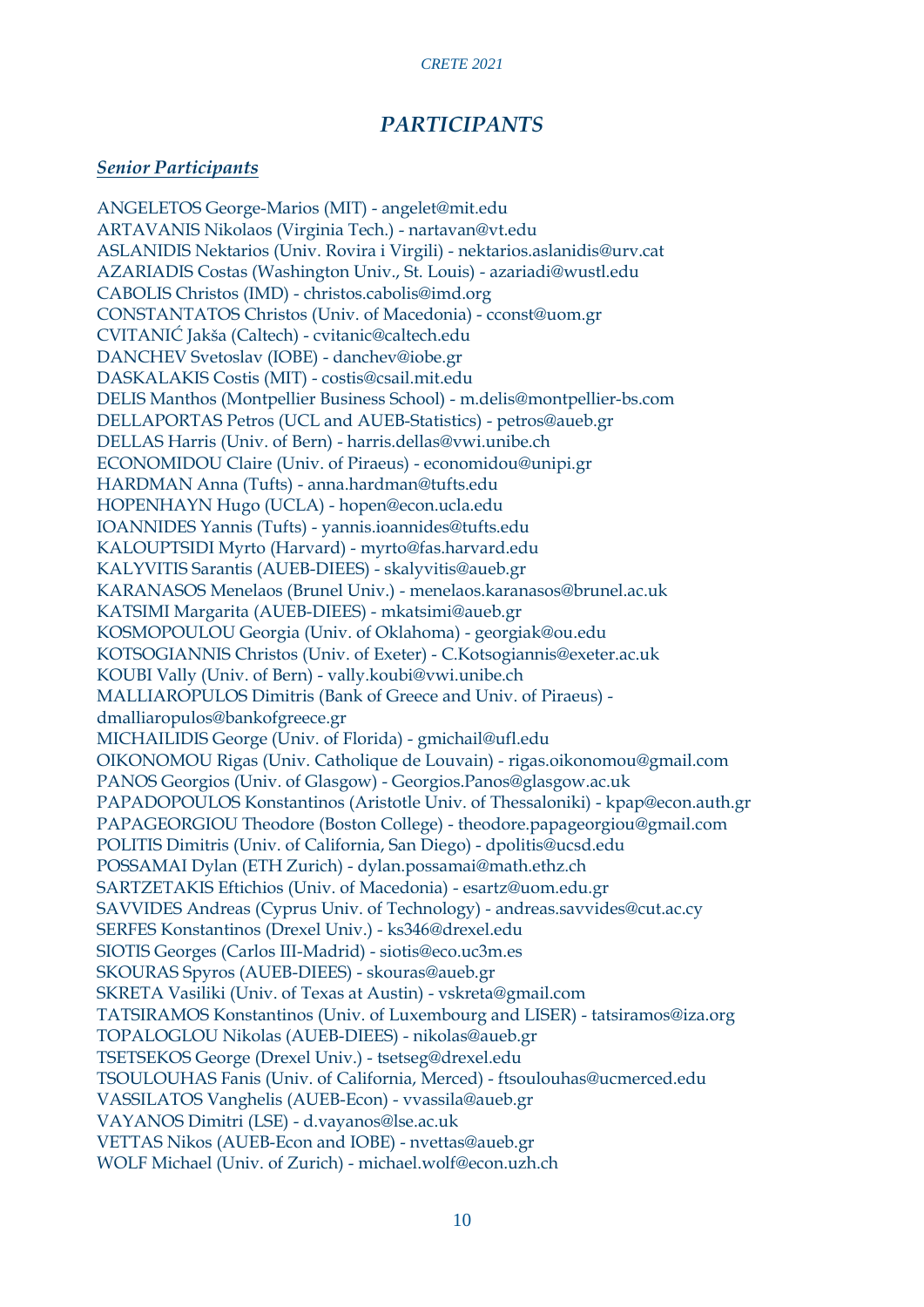#### *More Recent PhDs*

ANAGNOSTOPOULOU Seraina (Univ. of Piraeus) - seraina@unipi.gr ANTONIOU Fabio (AUEB-Econ) - fantoniou@aueb.gr ARAKELIAN Veni (Piraeus Bank) - arakelianv@piraeusbank.gr BAKAS Dimitrios (Nottingham Trent Univ. and RCEA) - dimitrios.bakas@ntu.ac.uk BENOS Nikos (Univ. of Ioannina) - nbenos@cc.uoi.gr BOULTZIS Ilias (AUEB-Econ) - boultzis@gmail.com CHALIOTI Evangelia (Yale) - evangelia.chalioti@yale.edu CHRISTOU Tryfon (AUBE-Econ) - christoutry@aueb.gr DIOIKITOPOULOS Evangelos (AUEB-Econ) - evangelos.dioikitopoulos@aueb.gr DOSIS Anastasios (ESSEC Business School, Paris) - dosis@essec.edu GATOPOULOS Georgios (IOBE and ACG) - gatopoulos@iobe.gr GEORGANAS Sotiris (City Univ. of London) - sotigeo@gmail.com IRANZO Susana (Univ. Rovira i Virgili) - susana.iranzo@urv.cat KALAVREZOU Niki (IOBE) - kalavrezou@iobe.gr KARYDAS Christos (ETH Zurich) - karydasc@ethz.ch KATSAITI Marina-Selini (Agricultural Univ. of Athens) - mskatsaiti@aua.gr KOURANDI Frago (Univ. of Athens) - fkourandi@econ.uoa.gr KOUTMERIDIS Theodore (Univ. of Glasgow) - theodore.koutmeridis@glasgow.ac.uk KYRIAKOPOULOU Efthymia (Swedish Univ. of Agricultural Sciences) efthymia.kyriakopoulou@slu.se MAVROPOULOS Antonios (OvG Univ.) - antonios.mavropoulos@gmail.com MINOS Dimitrios (King's College London) - dimitrios.minos@kcl.ac.uk MOUSTAKAS Alexandros (AUEB-Econ and IOBE) - alexandros.moustakas@gmail.com PAPAGEORGIOU Dimitrios (Bank of Greece) - DPapageorgiou@bankofgreece.gr PASSARI Evgenia (Université Paris-Dauphine) - evgenia.passari@dauphine.fr PEPPAS Kostas (IOBE) - peppas@iobe.gr SEKERIS Petros (Montpellier Business School) - p.sekeris@montpellier-bs.com SINTOU Christiana Marina (Goethe Univ. Frankfurt) - ChristianaMarina.Sintou@hof.unifrankfurt.de TROUMPOUNIS Orestis (Lancaster Univ.) - o.troumpounis@lancaster.ac.uk TSEKERIS Theodore (KEPE) - tsek@kepe.gr TSOUKAS Serafeim (Univ. of Glasgow) - serafeim.tsoukas@glasgow.ac.uk

#### *Doctoral Candidates*

BALOUKTSI Despoina (Goethe Univ. Frankfurt) - Despoina.Balouktsi@hof.uni-frankfurt.de GREENALL William (UCL) - wjgreenall@gmail.com KARAKITSIOS Alexandros (AUEB-DIEES) - karakalex@aueb.gr LEONTIOU Anastasia (Univ. of Ioannina) - a.leontiou@uoi.gr MANALIS Georgios (EUI) - Georgios.Manalis@eui.eu THOMAIDOU Eirini (AUEB-DIEES) - thomiren@aueb.gr VALASKAS Konstantinos (AUEB-Econ and IOBE) - valaskask@aueb.gr